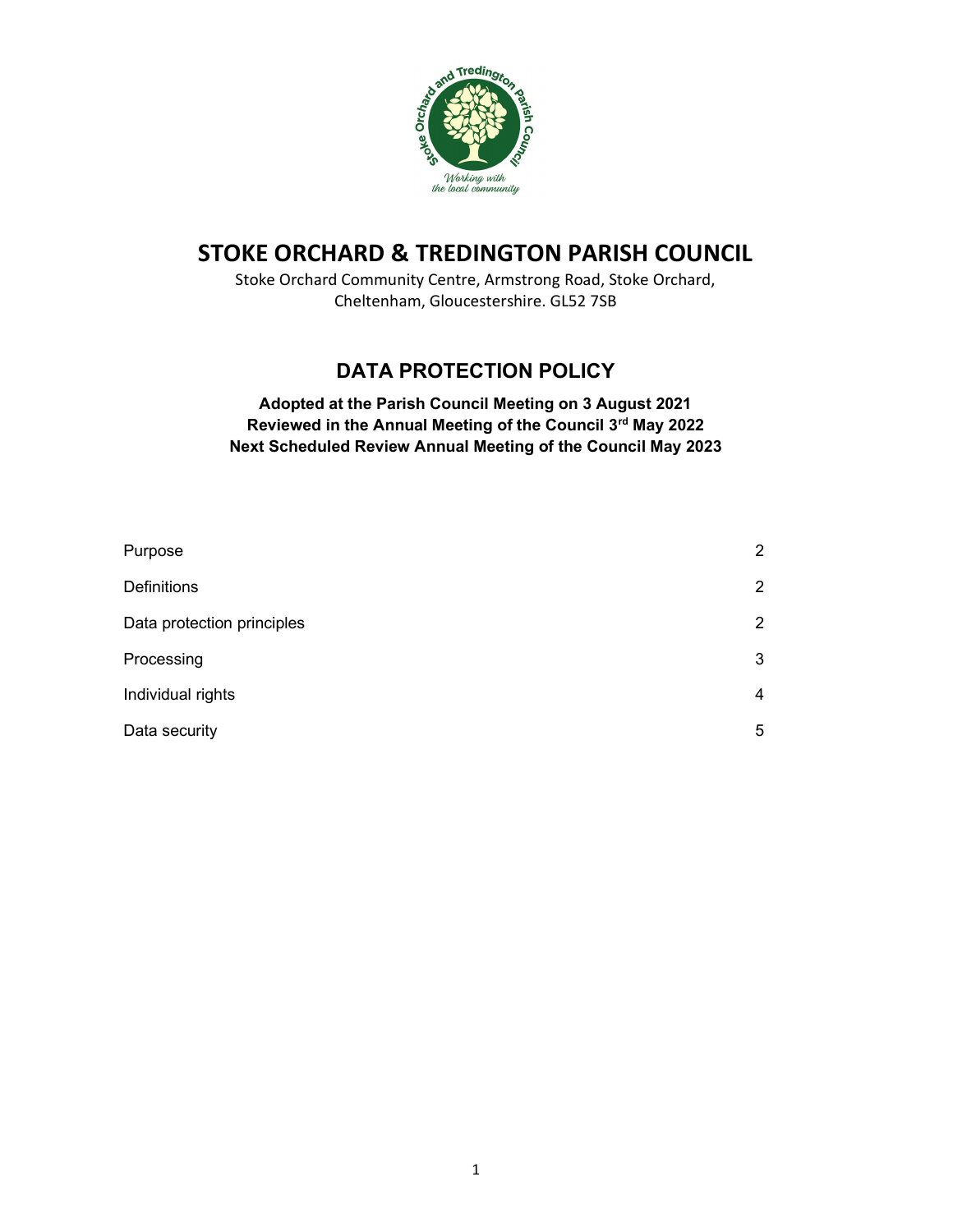## Purpose

The council is committed to being transparent about how it collects and uses the personal data of staff, and to meeting our data protection obligations. This policy sets out the council's commitment to data protection, and your rights and obligations in relation to personal data in line with the General Data Protection Regulation (GDPR) and the Data Protection Act 2018 (DPA).

This policy applies to the personal data of current and former job applicants, employees, workers, contractors, and former employees, referred to as HR-related personal data. This policy does not apply to the personal data relating to members of the public or other personal data processed for council business.

The council has appointed Mrs J. Owen, Clerk, as the person with responsibility for data protection compliance within the council. Questions about this policy, or requests for further information, should be directed to them.

## **Definitions**

"Personal data" is any information that relates to a living person who can be identified from that data (a 'data subject') on its own, or when taken together with other information. It includes both automated personal data and manual filing systems where personal data are accessible according to specific criteria. It does not include anonymised data.

"Processing" is any use that is made of data, including collecting, recording, organising, consulting, storing, amending, disclosing or destroying it.

"Special categories of personal data" means information about an individual's racial or ethnic origin, political opinions, religious or philosophical beliefs, trade union membership, health, sex life or sexual orientation and genetic or biometric data as well as criminal convictions and offences.

"Criminal records data" means information about an individual's criminal convictions and offences, and information relating to criminal allegations and proceedings.

## Data protection principles

The council processes HR-related personal data in accordance with the following data protection principles the council:

- processes personal data lawfully, fairly and in a transparent manner
- collects personal data only for specified, explicit and legitimate purposes
- processes personal data only where it is adequate, relevant, and limited to what is necessary for the purposes of processing
- keeps accurate personal data and takes all reasonable steps to ensure that inaccurate personal data is rectified or deleted without delay
- keeps personal data only for the period necessary for processing
- adopts appropriate measures to make sure that personal data is secure, and protected against unauthorised or unlawful processing, and accidental loss, destruction, or damage

The council will tell you of the personal data it processes, the reasons for processing your personal data, how we use such data, how long we retain the data, and the legal basis for processing in our privacy notices.

The council will not use your personal data for an unrelated purpose without telling you about it and the legal basis that we intend to rely on for processing it. The council will not process your personal data if it does not have a legal basis for processing.

The council keeps a record of our processing activities in respect of HR-related personal data in accordance with the requirements of the General Data Protection Regulation (GDPR).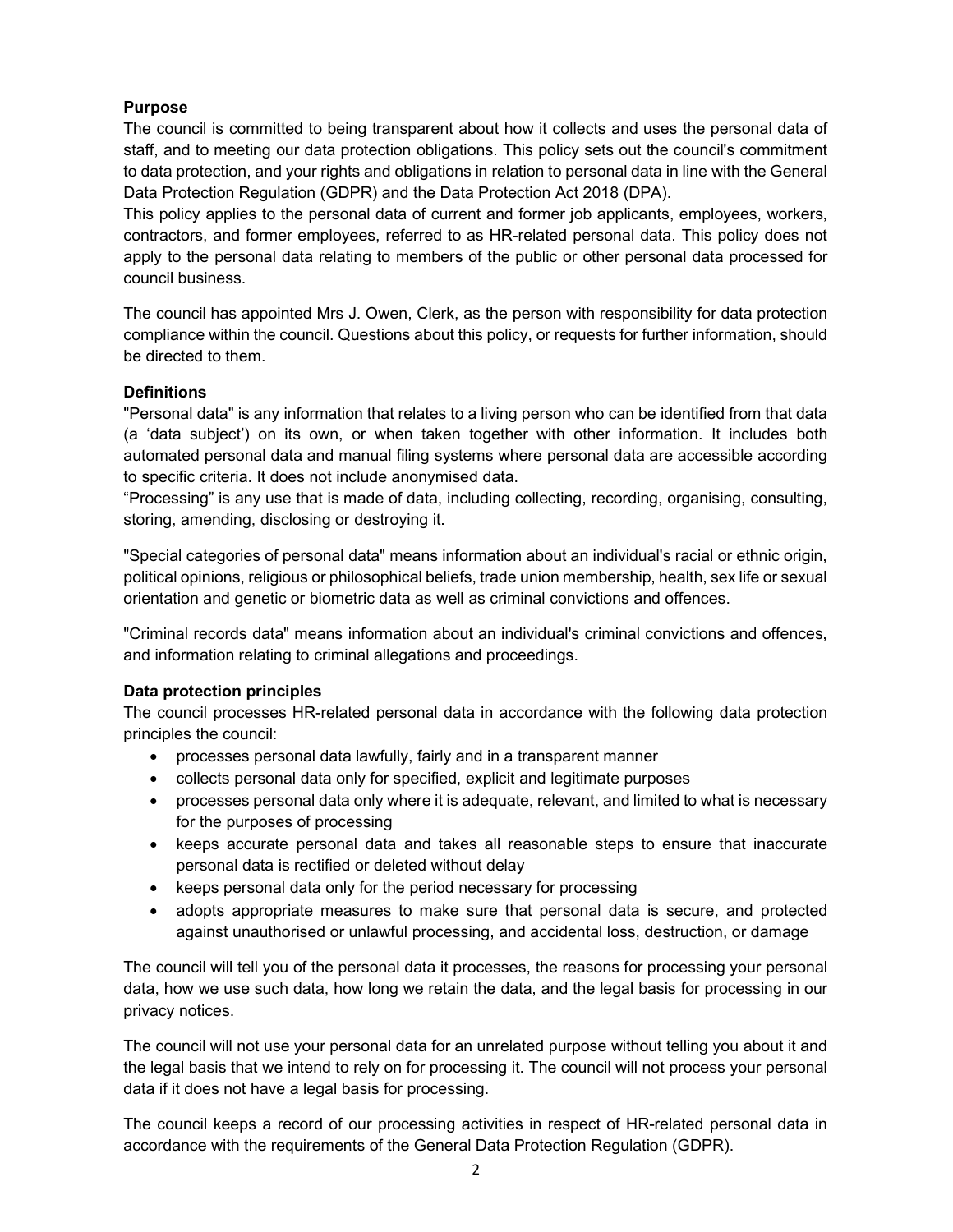## PROCESSING

#### Personal data

The council will process your personal data (that is not classed as special categories of personal data) for one or more of the following reasons:

- it is necessary for the performance of a contract, e.g., your contract of employment (or services); and/or
- it is necessary to comply with any legal obligation; and/or
- it is necessary for the council's legitimate interests (or for the legitimate interests of a third party), unless there is a good reason to protect your personal data which overrides those legitimate interests; and/or
- it is necessary to protect the vital interests of a data subject or another person; and/or
- it is necessary for the performance if a task carried out in the public interest or in the exercise of official authority vested in the controller.

If the council processes your personal data (excluding special categories of personal data) in line with one of the above bases, it does not require your consent. Otherwise, the council is required to gain your consent to process your personal data. If the council asks for your consent to process personal data, then we will explain the reason for the request. You do not need to consent or can withdraw consent later.

The council will not use your personal data for an unrelated purpose without telling you about it and the legal basis that we intend to rely on for processing it.

Personal data gathered during the employment is held in your personnel file in hard copy and electronic format on HR and IT systems and servers. The periods for which the council holds your HR-related personal data are contained in our privacy notices to individuals.

Sometimes the council will share your personal data with contractors and agents to carry out our obligations under a contract with the individual or for our legitimate interests. We require those individuals or companies to keep your personal data confidential and secure and to protect it in accordance with Data Protection law and our policies. They are only permitted to process that data for the lawful purpose for which it has been shared and in accordance with our instructions.

The council will update HR-related personal data promptly if you advise that your information has changed or is inaccurate. You may be required to provide documentary evidence in some circumstances.

The council keeps a record of our processing activities in respect of HR-related personal data in accordance with the requirements of the General Data Protection Regulation (GDPR).

#### Special categories of data

The council will only process special categories of your personal data (see above) on the following basis in accordance with legislation:

- where it is necessary for carrying out rights and obligations under employment law or a collective agreement;
- where it is necessary to protect your vital interests or those of another person where you are physically or legally incapable of giving consent;
- where you have made the data public;
- where it is necessary for the establishment, exercise or defence of legal claims;
- where it is necessary for the purposes of occupational medicine or for the assessment of your working capacity;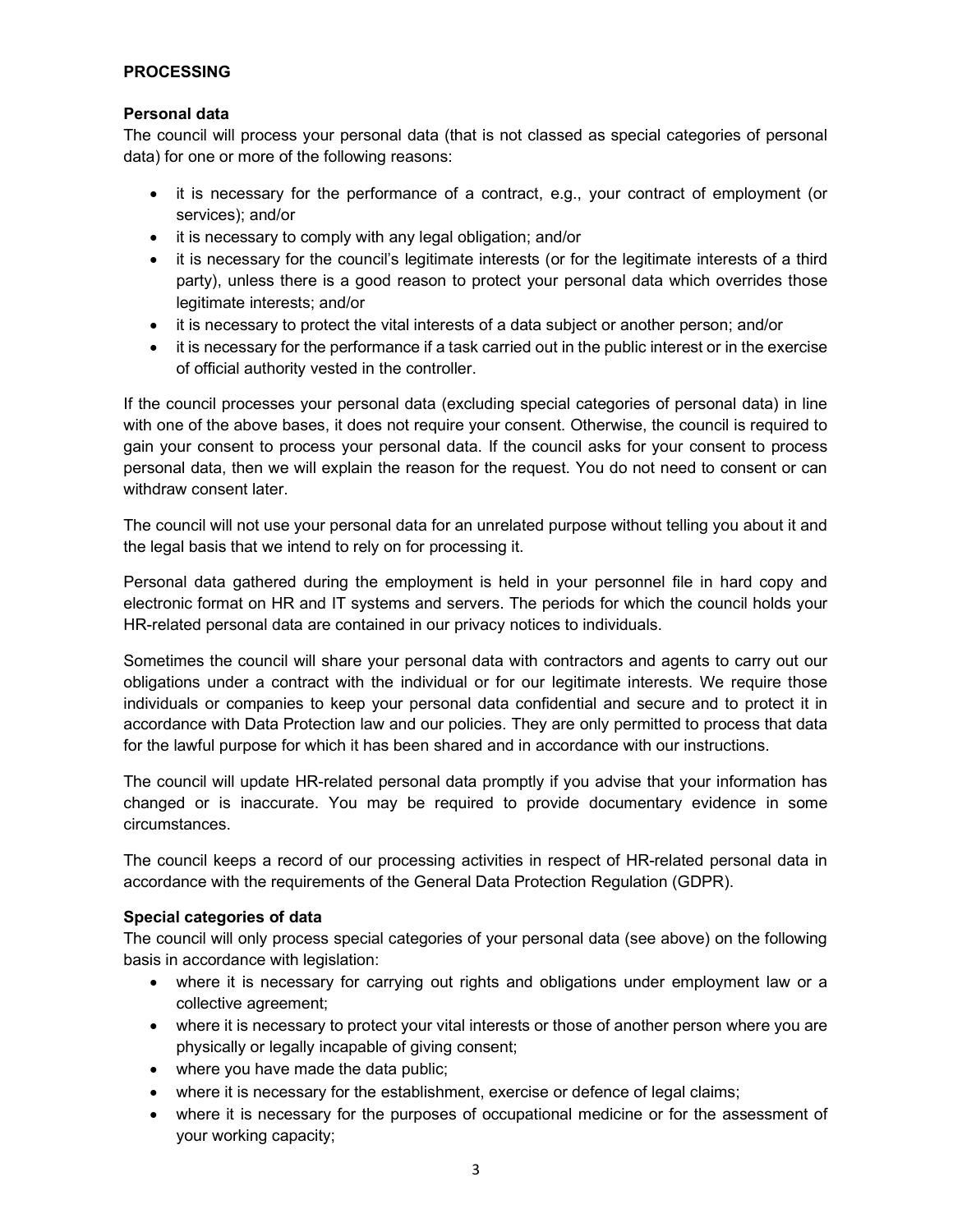- where it is carried out by a not-for-profit body with a political, philosophical, religious or trade union aim provided the processing relates to only members or former members provided there is no disclosure to a third party without consent;
- where it is necessary for reasons for substantial public interest on the basis of law which is proportionate to the aim pursued and which contains appropriate safeguards;
- where is it necessary for reasons of public interest in the area of public health; and
- where is it necessary for archiving purposes in the public interest or scientific and historical research purposes.

If the council processes special categories of your personal data in line with one of the above bases, it does not require your consent. In other cases, the council is required to gain your consent to process your special categories of personal data. If the council asks for your consent to process a special category of personal data, then we will explain the reason for the request. You do not have to consent or can withdraw consent later.

## Individual rights

As a data subject, you have a number of rights in relation to your personal data.

## Subject access requests

You have the right to make a subject access request. If you make a subject access request, the council will tell you:

- whether or not your data is processed and if so why, the categories of personal data concerned and the source of the data if it is not collected from yourself;
- to whom your data is or may be disclosed, including to recipients located outside the European Economic Area (EEA) and the safeguards that apply to such transfers;
- for how long your personal data is stored (or how that period is decided);
- your rights to rectification or erasure of data, or to restrict or object to processing;
- your right to complain to the Information Commissioner if you think the council has failed to comply with your data protection rights; and
- whether or not the council carries out automated decision-making and the logic involved in any such decision-making.

The council will also provide you with a copy of your personal data undergoing processing. This will normally be in electronic form if you have made a request electronically, unless you agree otherwise.

If you want additional copies, the council may charge a fee, which will be based on the administrative cost to the council of providing the additional copies.

To make a subject access request, you should send the request to the Clerk or Chairman of the Council. In some cases, the council may need to ask for proof of identification before the request can be processed. The council will inform you if we need to verify your identity and the documents we require.

The council will normally respond to a request within a period of one month from the date it is received. Where the council processes large amounts of your data, this may not be possible within one month. The council will write to you within one month of receiving the original request to tell you if this is the case.

If a subject access request is manifestly unfounded or excessive, the council is not obliged to comply with it. Alternatively, the council can agree to respond but will charge a fee, which will be based on the administrative cost of responding to the request. A subject access request is likely to be manifestly unfounded or excessive where it repeats a request to which the council has already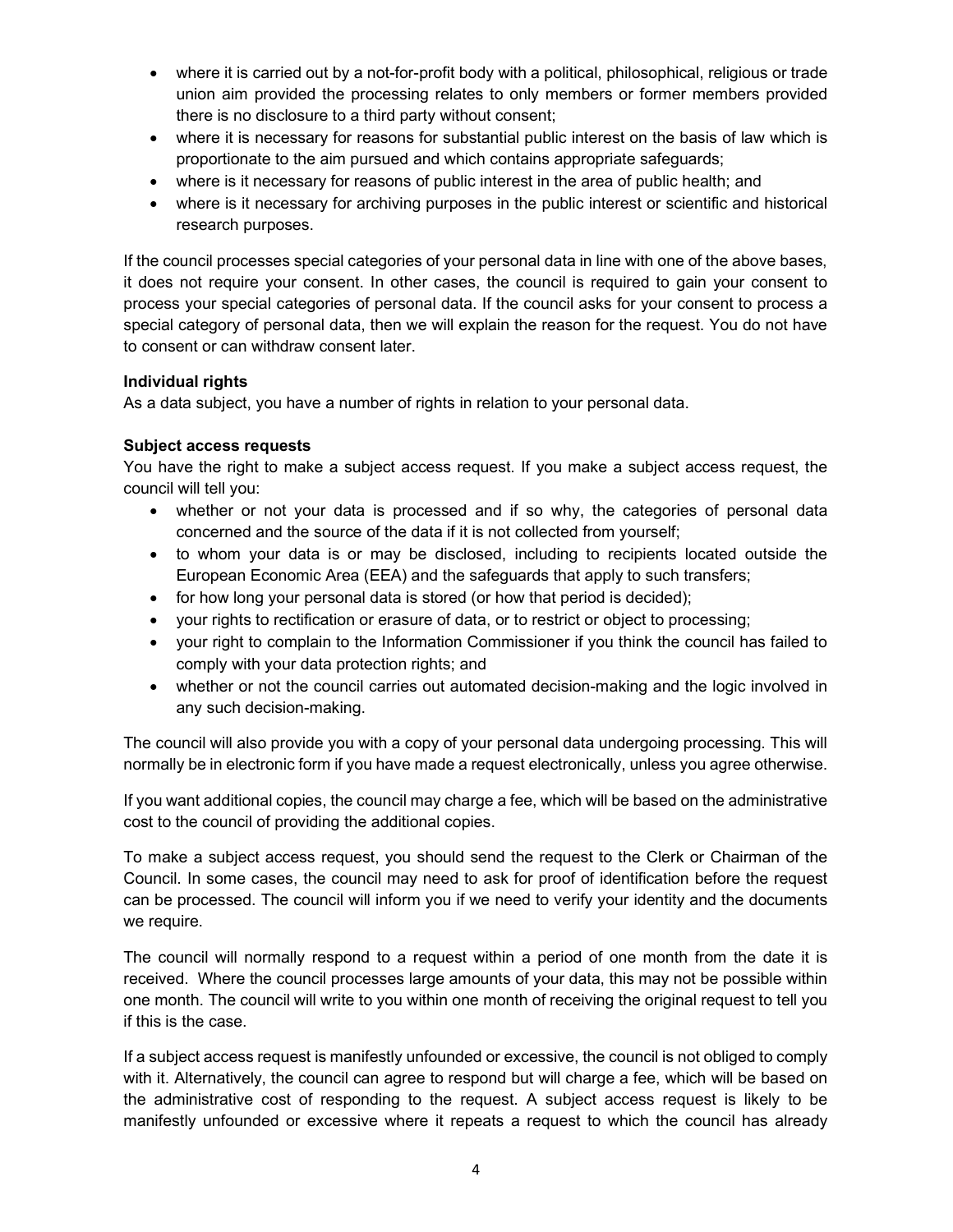responded. If you submit a request that is unfounded or excessive, the council will notify you that this is the case and whether or not we will respond to it.

## Other rights

You have a number of other rights in relation to your personal data. You can require the council to:

- rectify inaccurate data;
- stop processing or erase data that is no longer necessary for the purposes of processing;
- stop processing or erase data if your interests override the council's legitimate grounds for processing data (where the council relies on our legitimate interests as a reason for processing data);
- stop processing or erase data if processing is unlawful; and
- stop processing data for a period if data is inaccurate or if there is a dispute about whether or not your interests override the council's legitimate grounds for processing data.
- complain to the Information Commissioner. You can do this by contacting the Information Commissioner's Office directly. Full contact details including a helpline number can be found on the Information Commissioner's Office website (www.ico.org.uk).

To ask the council to take any of these steps, you should send the request to the Clerk or Chairman of the Council.

## Data security

The council takes the security of HR-related personal data seriously. The council has internal policies and controls in place to protect personal data against loss, accidental destruction, misuse, or disclosure, and to ensure that data is not accessed, except by employees in the proper performance of their duties.

Where the council engages third parties to process personal data on our behalf, such parties do so on the basis of written instructions, are under a duty of confidentiality and are obliged to implement appropriate technical and organisational measures to ensure the security of data.

#### Impact assessments

Some of the processing that the council carries out may result in risks to privacy (such as monitoring of public areas via CCTV). Where processing would result in a high risk to your rights and freedoms, the council will carry out a data protection impact assessment (DPIA) to determine the necessity and proportionality of processing. This will include considering the purposes for which the activity is carried out, the risks for yourself and the measures that can be put in place to mitigate those risks.

#### Data breaches

The council have robust measures in place to minimise and prevent data breaches from taking place. Should a breach of personal data occur the council must take notes and keep evidence of that breach.

If you are aware of a data breach you must contact the Clerk or Chairman of the Council immediately and keep any evidence, you have in relation to the breach.

If the council discovers that there has been a breach of HR-related personal data that poses a risk to the rights and freedoms of yourself, we will report it to the Information Commissioner within 72 hours of discovery. The council will record all data breaches regardless of their effect.

If the breach is likely to result in a high risk to the rights and freedoms of individuals, we will tell you that there has been a breach and provide you with information about its likely consequences and the mitigation measures we have taken.